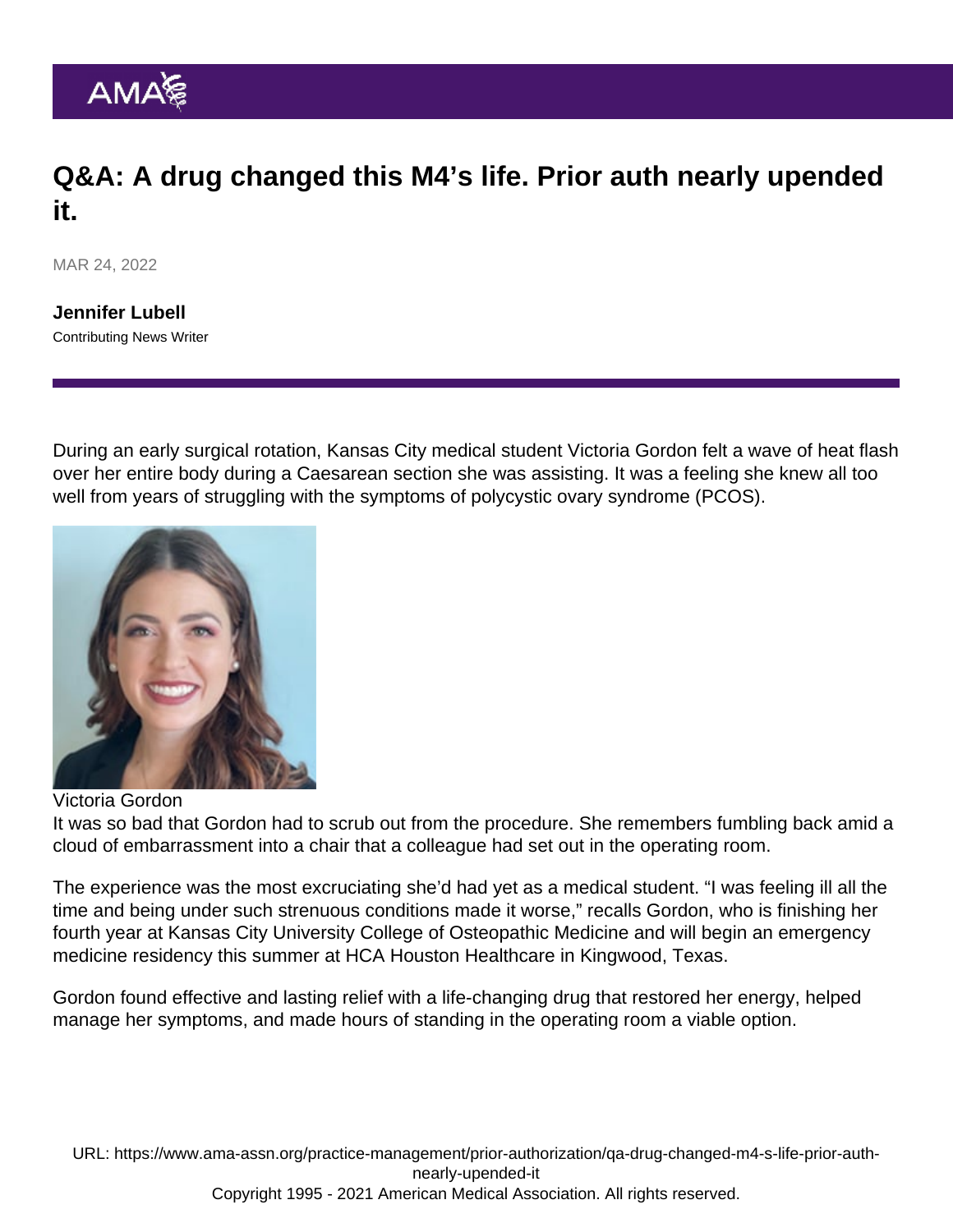Then came [prior authorization](https://www.ama-assn.org/amaone/prior-authorization).

A request for a prescription refill sent her on a whirlwind trek to check this box. Gordon, an AMA member, found herself on the phone for hours, getting transferred from her medical school to the insurer, pharmacies, her doctor—and back again.

Her story underscores the madness of prior authorization, a health plan cost-control process that requires physicians to qualify for payment by obtaining approval before performing a service. Prior authorization is overused, costly, inefficient, opaque and delays patient care, as the [2021 AMA survey](https://www.ama-assn.org/system/files/prior-authorization-survey.pdf) [of more than 1,000 practicing physicians](https://www.ama-assn.org/system/files/prior-authorization-survey.pdf) (PDF) revealed.

More than 90% reported that prior authorization was delaying access to necessary care, and 82% said it sometimes leads to treatment abandonment. Notably, of the physicians surveyed who treated working adults, 51% reported that prior authorization had interfered with a patient's ability to perform at work.

The AMA advocates on every front to [reform prior authorization](https://www.ama-assn.org/practice-management/sustainability/prior-authorization) so that patients won't face care delays and interruptions and physicians can focus on patients rather than paperwork. Read about other priorauthorization stories from patients and physicians at [FixPriorAuth.org/stories.](https://fixpriorauth.org/stories)

Gordon, an active member of the [AMA Medical Student Section](https://www.ama-assn.org/member-groups-sections/medical-students) has been chronicling her experience with prior authorization on Twitter [\(@futuredocgordon\)](https://twitter.com/futuredocgordon). In an interview, she spoke in detail about her painful firsthand experience, how it nearly endangered her medical training, and why she's newly committed to making sure future doctors practice in a saner environment.

"Something has to change," she recently wrote on Twitter.

AMA: You've written eloquently on Twitter about your recent experience with prior authorization. Would you elaborate on that for our readers?

Gordon: I've had the PCOS diagnosis since I was 16. I'd been prone to passing out and feeling sick. I felt hungry all the time, even if I'd just eaten.

I got on this medicine—semaglutide, the brand name is Ozempic—to treat my insulin resistance. Suddenly, I wasn't passing out or having any other symptoms that were negatively affecting my life. It was treating so many things for me: it changed my life. It just made me feel better. I ended up losing a bunch of weight, about 70 or 80 pounds.

When I turned 26, I had to get insurance through my medical school. It was crazy expensive, \$3,000 a year. This didn't include all the money I spent on doctor's visits and prescriptions that aren't fully covered.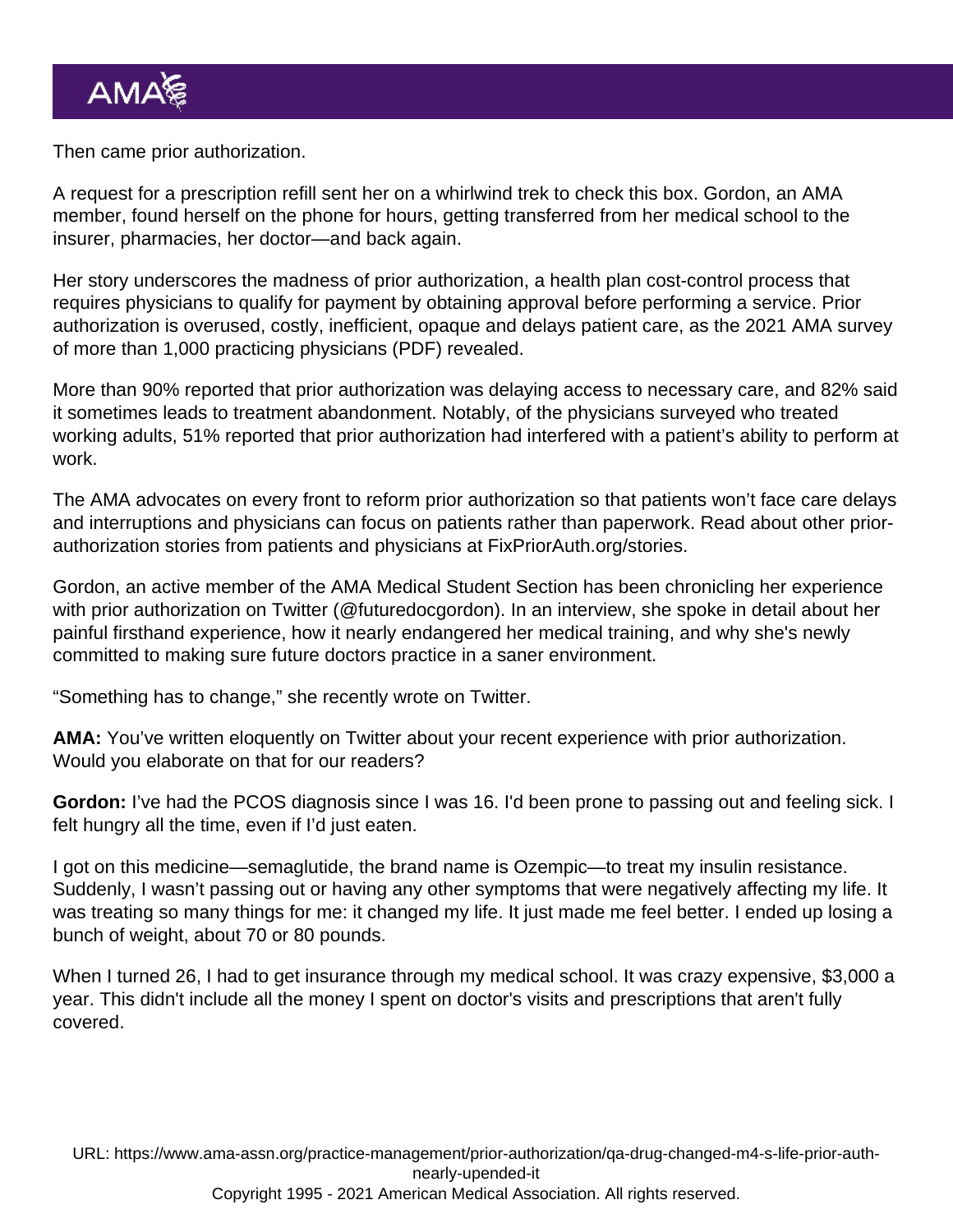I went to get my medication refilled and heard, "Well, there's a problem. You need a prior authorization." And I was like, "How can that be? You guys sent us this list of things that are going to require step therapy and prior authorization. I have it pulled up on my computer right now and my medication is not on there."

And the administrator said, "Well, we have this other list that we're using that says it's on there."

I called the school's human resources office. They had outsourced the plan. They said, "No one at the school can help you. Call the company that got this plan put together." The company said, "Well, we don't actually handle that. We just put the plan together, so you have to call your insurance."

I call my insurance. I'm on hold for 30 minutes. They say, "Oh, let me transfer you to our pharmacy service because we outsource our pharmacy." The pharmacy says, "We don't see that this needs a prior authorization. This is actually going through your insurance's pharmacy department." They transferred me over there. And I talked to them and they say, "You have to go to your doctor and talk to them."

AMA: So, the insurance company is basically kicking it back to the doctor and saying, "We need the doctor to complete the prior authorization paperwork."

Gordon: Correct. So, I call my doctor. They've completed the paperwork. I call the insurance again and I do the same process where they kick me over to the other pharmacy department who kicks me back to their pharmacy department. So far, I've spent probably 15 or 20 hours on the phone. They kick me around and they say, "We never got it."

AMA: That must have been so frustrating. You know that most patients would have just given up and said, "OK, I'll press my luck, and I'll do with some other medication or I'll cross my fingers. Or hopefully I'll be okay without it." But you kept going!

Gordon: Yes, and the paperwork was finally submitted after more hours on the phone. The coverage was denied. When I asked why, I heard, "Your A1c is too low." Apparently, this was because I'd been on this medication.

AMA: The medication is working too well, so insurance was denying coverage for the medication. That was their logic?

Gordon: Correct.

I called my doctor's office and, honestly, I was pretty emotional. I said, "This medication has changed my life."

URL: [https://www.ama-assn.org/practice-management/prior-authorization/qa-drug-changed-m4-s-life-prior-auth](https://www.ama-assn.org/practice-management/prior-authorization/qa-drug-changed-m4-s-life-prior-auth-nearly-upended-it)[nearly-upended-it](https://www.ama-assn.org/practice-management/prior-authorization/qa-drug-changed-m4-s-life-prior-auth-nearly-upended-it)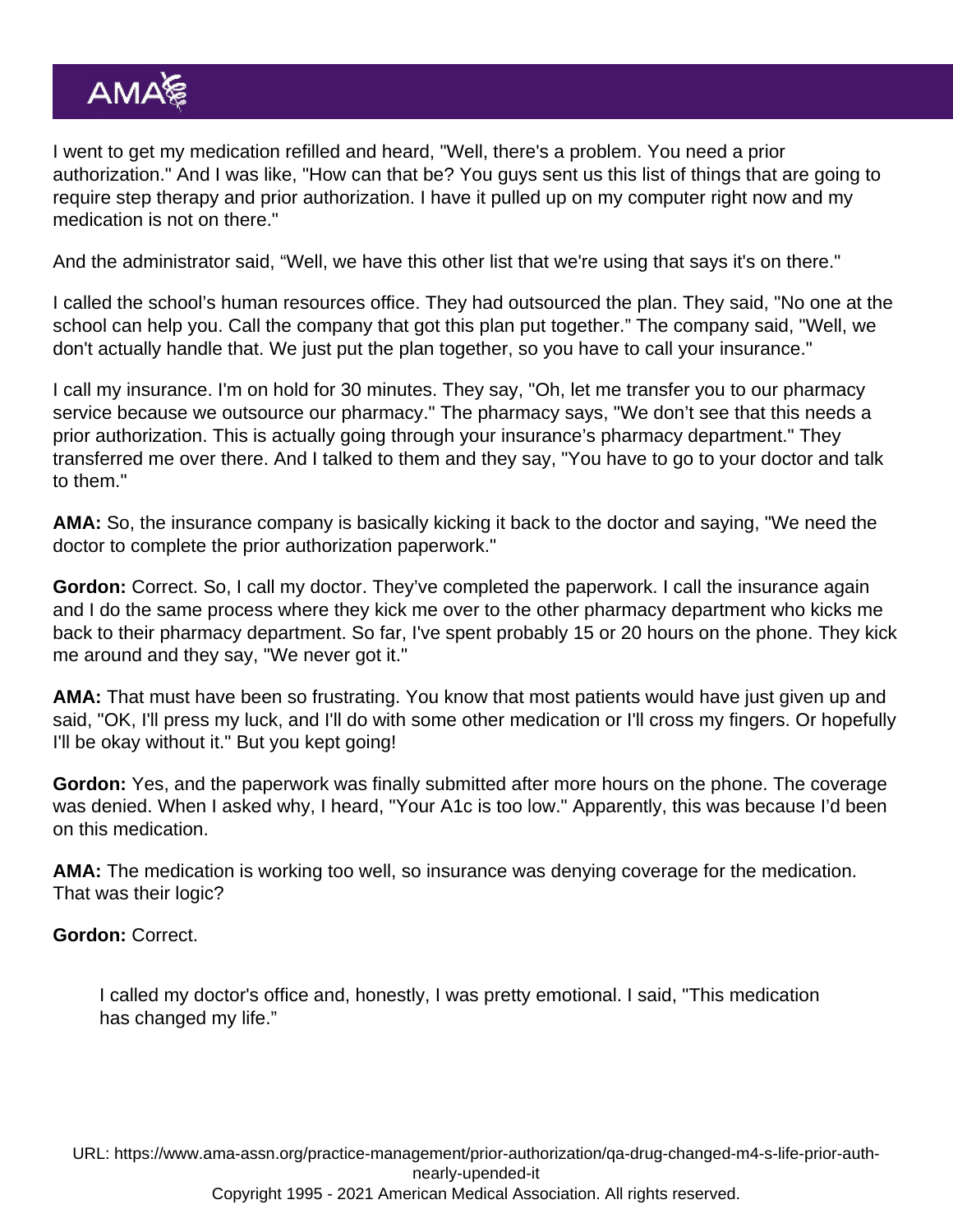My endocrinologist said, "Listen, Victoria, I'm so sorry. There's nothing we can do. I am watching all my patients get sicker and sicker right now because this is getting denied. I have to wait until they get sick again, and then they'll approve it and that's not what I want."

She's obviously upset and burned out by the prior authorization process and so is her staff.

My story, actually, has a happy ending. My coverage was approved. A lot of that had to do with my persistence. My insurance company knew I wasn't going to go away. They finally sent me to someone who said, "We can either get you a written appeal, or we can have your physician discuss peer to peer with our people who approve or deny these, with our medical staff."

AMA: And once that [peer-to-peer conversation happened](https://www.ama-assn.org/practice-management/sustainability/how-make-peer-peer-prior-authorization-talks-more-effective), it was resolved pretty quickly. You have subsequently been able to get a prescription renewal with the usual copay?

Gordon: I was told it will be \$35, which is standard.

AMA: So even before you finished medical school, you got a heads up on the—ahem—wonders of prior authorization. You spoke a little bit about the impact this was having before you were able to get on Ozempic, to get better control of your symptoms affecting your training. Please talk about that a little more.

Gordon: I was getting sick when I had to stand for long periods of time. I would get lightheaded.

I worked around my symptoms because I wanted to be in the OR. Between every case I would eat and drink water...Since I got on this medication, I have occasionally felt the beginnings of those symptoms again, but it's more in line with most people's normal if they don't eat or drink for hours. Never do I feel worried that I will have to leave a case or stop my learning.

AMA: What are you taking away from this experience as a medical student and as a soon-to-be resident?

Gordon: As a medical student, this is obviously not our focus. I don't think we write a lot of [House of](https://www.ama-assn.org/house-delegates) [Delegates](https://www.ama-assn.org/house-delegates) resolutions on it. However, it is something for us to be aware of. For me, the big takeaway is how much of a burden this was on my physician's office—which was already clearly overburdened—and how much of a burden this was on me as the patient who pays a crazy amount in premiums and money on top of that for other things.

I knew the system well enough to know how to navigate it, but most people don't have that privilege. I happen to be on a shift in my fourth-year rotation where I can take a whole day to plow through these calls. I was talking to my mom about this and said I couldn't imagine what a burden this would be on a patient with no medical knowledge, working 12-hour days, who's unable to call, who doesn't know